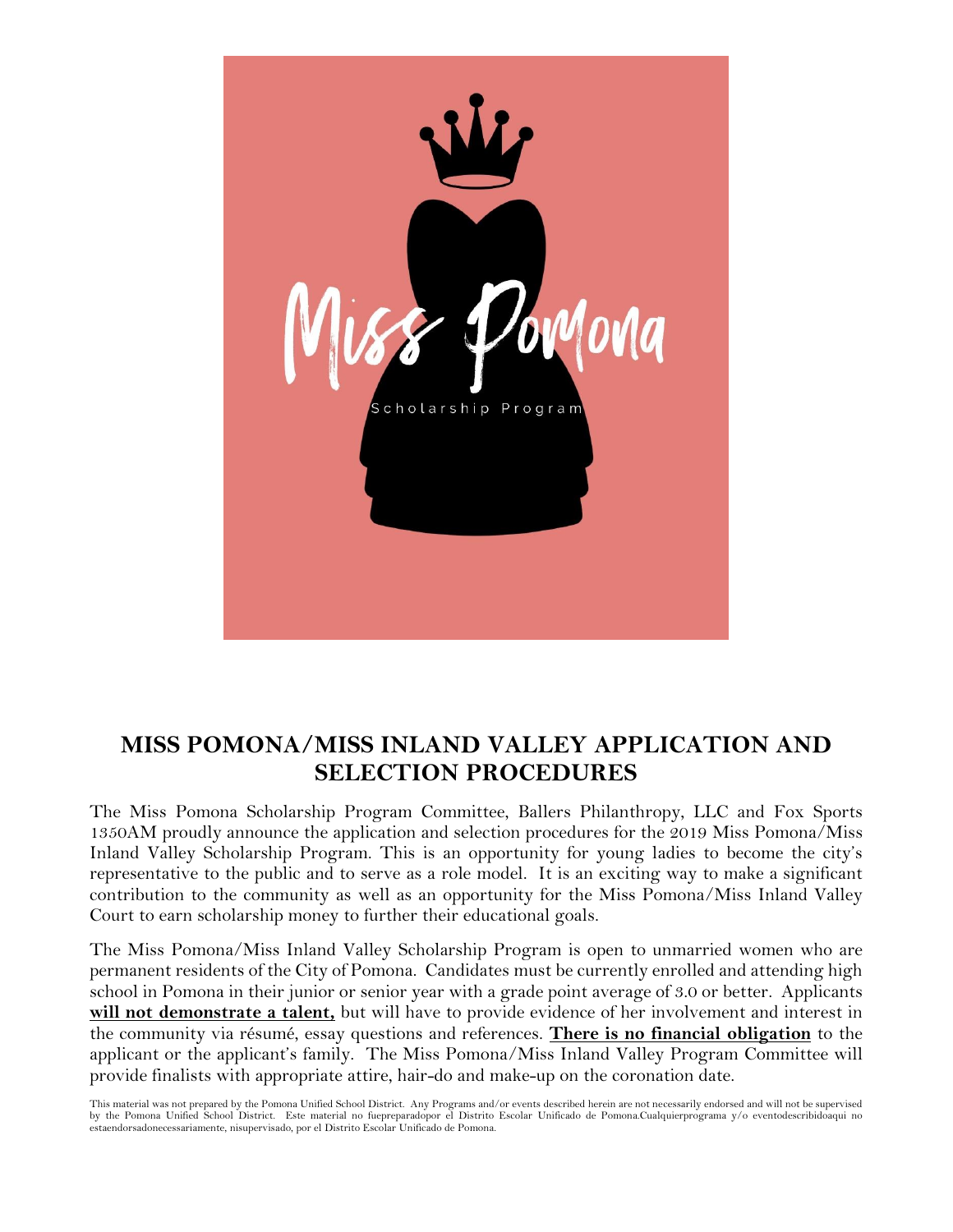# **MISS POMONA/MISS INLAND VALLEY APPLICATION AND SELECTION PROCEDURES**

In order to be considered the original application packet with documents must be received by the pageant committee no later than December 31, 2018. All applicants will be notified via email about the status of their application. Applicants must submit the following documents:

- A completed application form (page 3).
- Hold harmless agreement with applicant and parent signature (page 4).
- A typed résumé (see guidelines in application packet).
- Two letters of recommendations from at least two different organizations/locations, non-family members, such as teachers, principals, employers, community-civic leaders, church leaders, or others who are familiar with the applicant and her accomplishments and personal characteristics and values. Letters of recommendation are to be typed, including the author's original signature, full name, position or title, address and telephone number.
- **Typed responses to all three essay questions (two paragraph limit for each questions).**
- Copy of most recent official transcript.

The selection process will consist of a thorough review of all application packets from which semifinalists will be selected. Applicant's education, essays, and general merit will be reviewed. All semifinalists will be interviewed **no later than January 30, 2019**, by the Miss Pomona Program Committee. They will be judged on their responses, poise and presentation during the interview. Of the semi-finalists, three will be chosen as finalist and will be announced at the Inland Empire Football all-star game. The three finalists will be chosen to compete at the coronation ceremony, where all three young ladies will present a five minute speech before the community judges and audience. The speech topic will be provided when the three finalists are notified. Additionally, each contestant will answer one randomly selected question during the on stage interview. Miss Pomona/Miss Inland Valley and her Court will be selected upon the total points from the judges, plus application and interview scores.

Miss Pomona and her Court will reign for a term of one year. She and her Court will make special appearances and represent the Pomona and Inland Empire community at numerous public, city and community events such as the LA County Fair, Christmas Parade, and Holiday at the Plaza Celebration, 2nd Saturday Artwalks, and additional community events as requested.

The purpose of the Miss Pomona/Miss Inland Valley Scholarship Program is to allow young ladies an opportunity to develop leadership skills, showcase their academic achievements, and network with the Pomona community. The Pageant Committee's mission is to produce future leaders of Pomona.

Deadline to submit completed original application packet with all the documents is:

# **Monday, December 31, 2018**

**Scan and Email to: Danielle.garcia@ballersphilanthropy.com**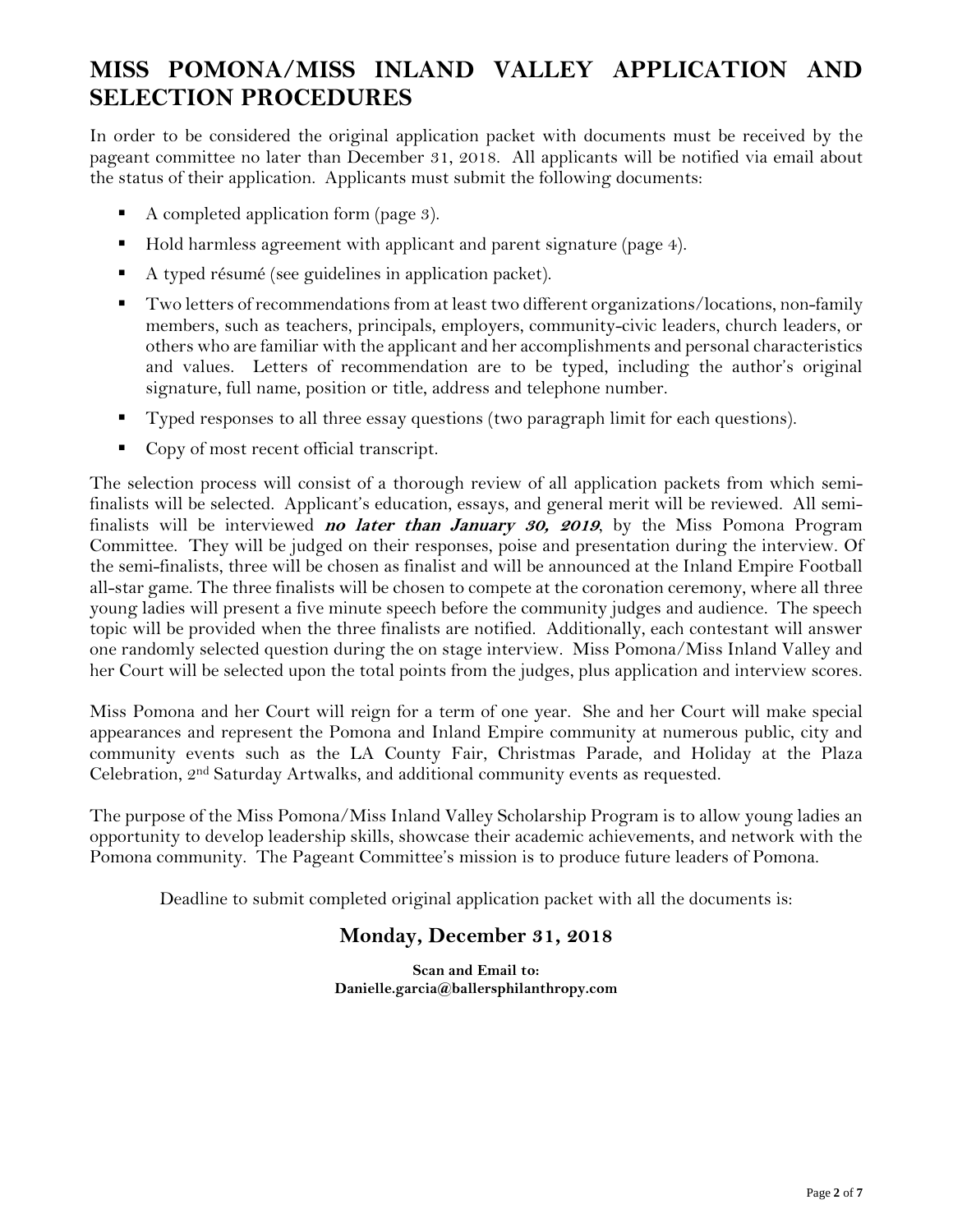# **MISS POMONA APPLICATION AND SELECTION PROCEDURES**

| Name:                  |  |  |
|------------------------|--|--|
| <b>Street Address:</b> |  |  |
| City, State. Zip Code  |  |  |
| <b>Home Number:</b>    |  |  |
| <b>Cell Number:</b>    |  |  |
| Email:                 |  |  |
| Date of Birth:         |  |  |
| Grade:                 |  |  |
| School:                |  |  |
| <b>Current GPA:</b>    |  |  |

**COMPETITION:** Judging criteria comprised of academic achievements, community involvement, leadership, communication, interview responses, poise and presentation.

## **APPLICATION DEADLINE: MONDAY, DECEMBER 31, 2018**

## **FOR INFORMATION, QUESTIONS OR CONCERNS, CONTACT: DANIELLE GARCIA AT DANIELLE.GARCIA@BALLERSPHILANTHROPY.COM**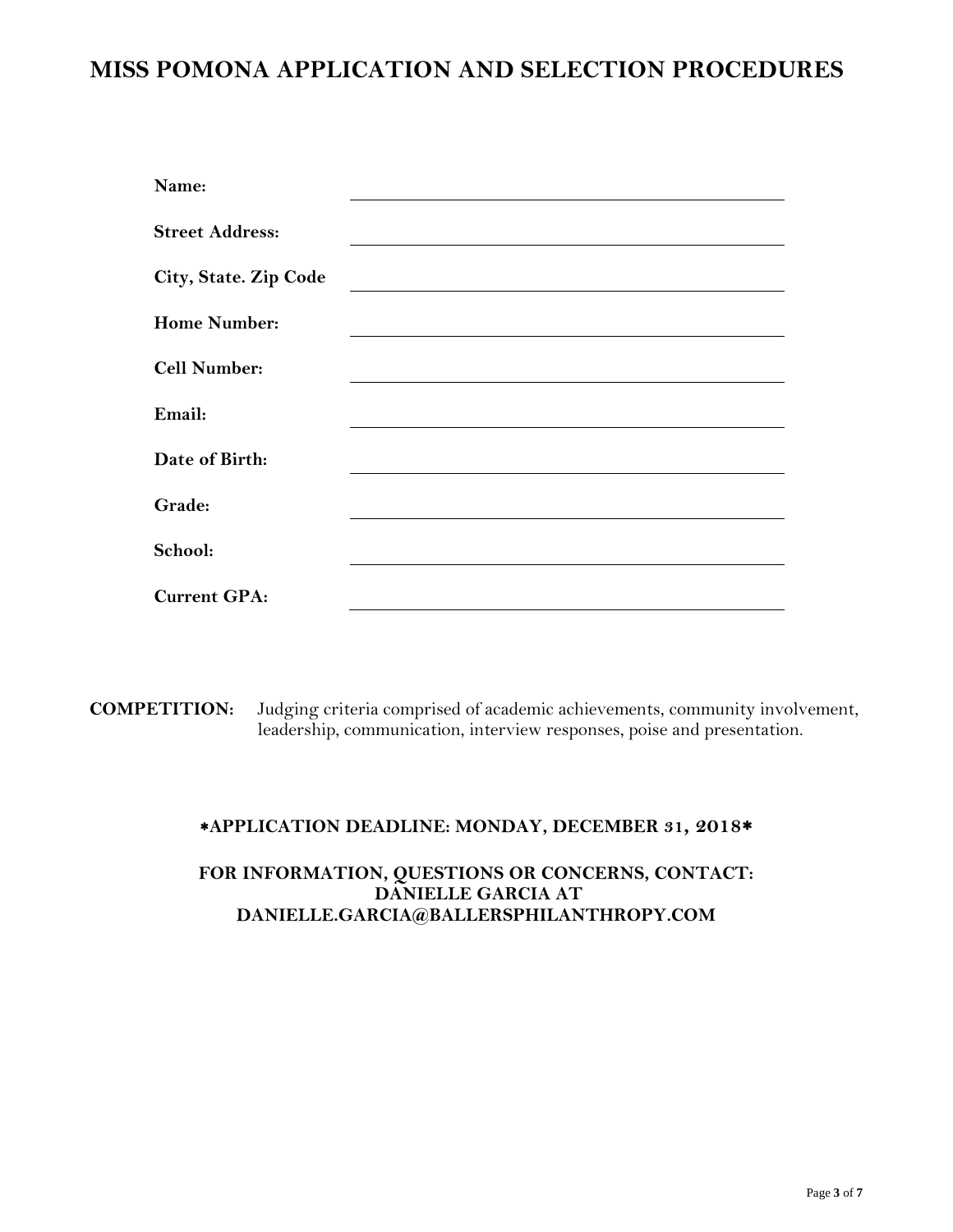# **HOLD HARMLESS AGREEMENT AND PARENT CONCENT FORM**

Please read carefully and sign below.

Inappropriate behavior, including disparaging remarks online or any form of media, by any contestant or anyone connected to a contestant before *OR* after the competition, will result in immediate and just disqualification. The same circumstances will be held in the instance of gossip or excessive criticism during or after the competition. In case of such event the title will be passed to the contestant with the next highest score.

I have read and understand the application and selection procedures as well as the rules and regulations of the Miss Pomona/Miss Inland Valley Scholarship Program. I do hold harmless the Miss Pomona Pageant Committee, its members, the Ballers Philanthropy, LLC, and its affiliates, the City of Pomona, Fox Sports 1350AM et al, for all loss of property and/or person and from all accidents that may result from my/our participation in the Miss Pomona/Miss Inland Valley Scholarship Program or said activities surrounding the Miss Pomona Scholarship Program in Pomona, California and Ballers Philanthropy and its legal representatives editorial, trade, advertising rights to use and publish photographs in which I may be included, for editorial, trade, advertising and any other purpose and in any manner or media. I hereby release the Miss Pomona/Miss Inland Valley Program Committee, Ballers Philanthropy and its representatives and assignees from all claims and liability relating to said photography.

| Signature: Signature: | Date: |
|-----------------------|-------|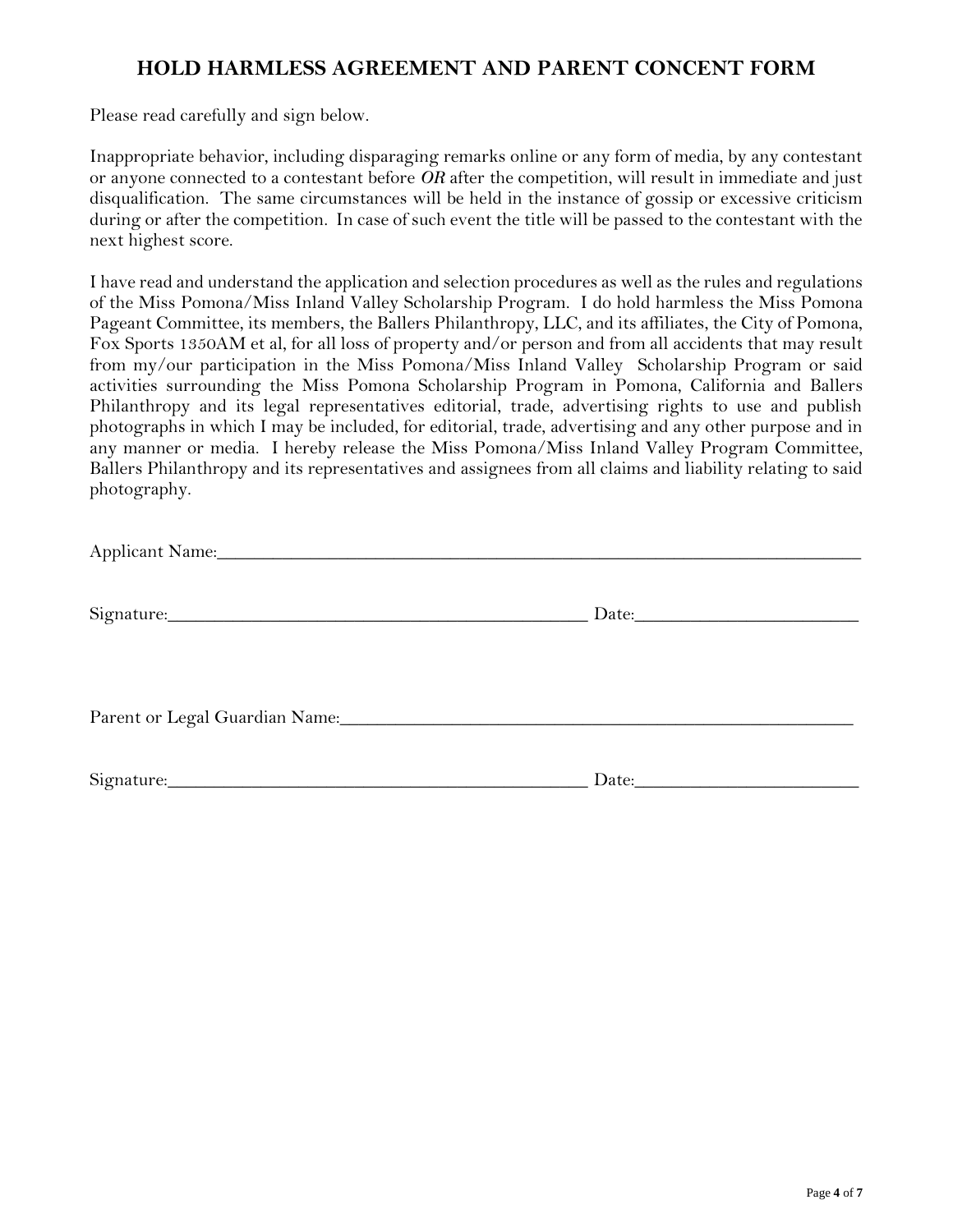# **SAMPLE RÉSUMÉ**

#### **Applicant's Name**

#### **Honors and Awards Received**

(Please include the honor/award name, description of nature of award and level of competition, whether honor or award was academic, artistic, or other type and date received)

Example: Most Outstanding Sophomore Band Member, December 2013

#### **Extracurricular School Activities**

(Please include the activity, a description of what the activity consists of, number of years of involvement, and hours per week and per year)

Example: ASB, Varsity Tennis Team, Drama Club, etc.

#### **Community Activities**

(Please include the activity, a description of what the activity consists of, number of years of involvement, and hour per week and per year)

Example: Volunteer for YMCA Afterschool Programs, etc.

#### **Leadership Skills**

(Please include a Leadership position held, organization, responsibilities, accomplishments, and personal standards and values)

Example: Jr. Class President, Key Club Vice-President, Captain Girls Volleyball Team, etc.

#### **Work Experience/Paid Employment**

(Please specify name of employer, responsibilities, hours worked per week, and dates employed)

Example: Pomona Nursery, managed front desk 8 hours a week – September 2013 – Present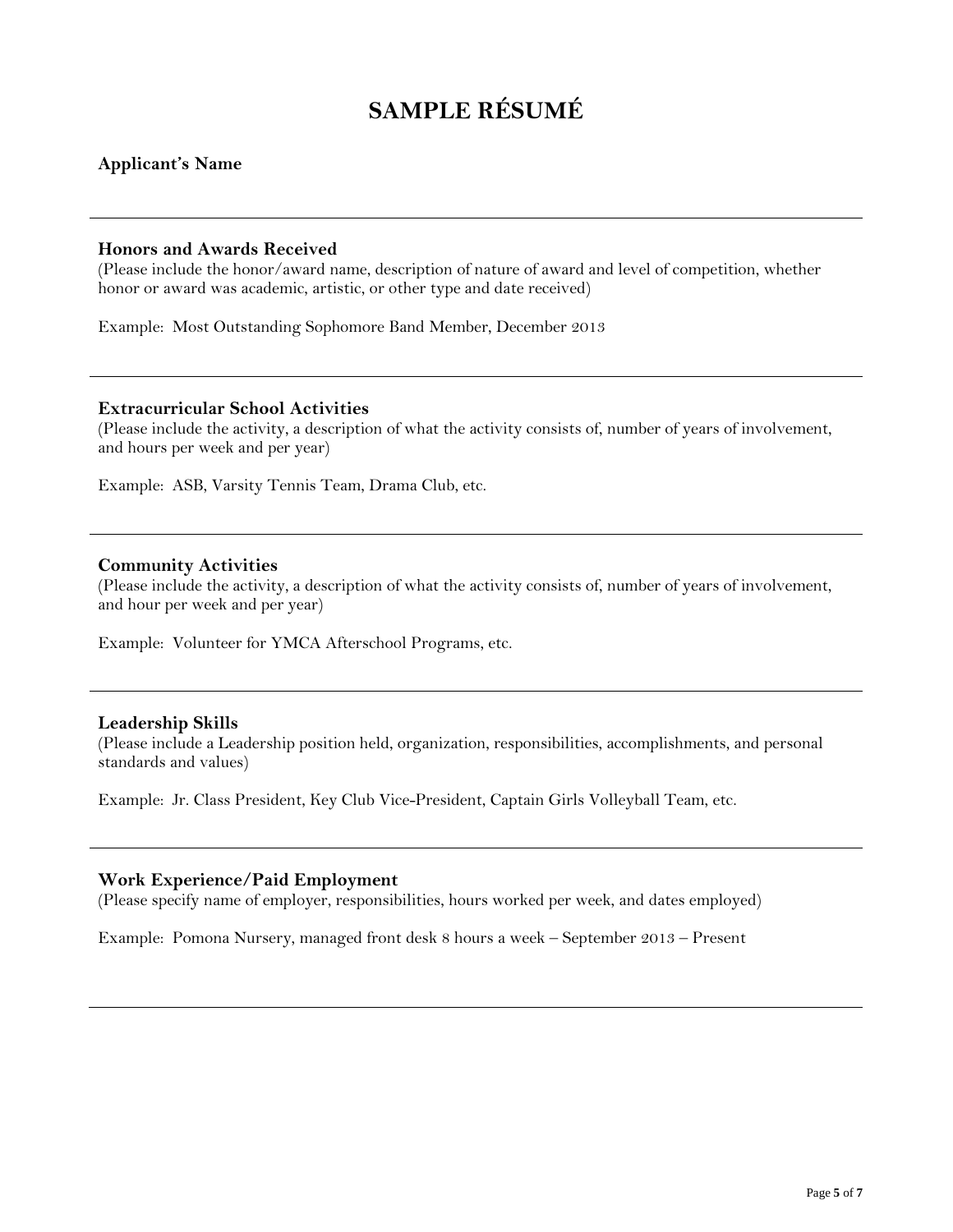# **ESSAY QUESTIONS**

What does integrity mean to you and how do you model integrity in your daily life?

As Miss Pomona/Miss Inland Valley you will be a role model to many in the community. If selected to be on the Miss Pomona/Miss Inland Valley Court, what would you do to ensure you are setting a good example?

A goal of the Miss Pomona/Miss Inland Valley Court is to pay it forward by volunteering for various organizations within the community. What ideas would you have to give back to Pomona and the Inland Empire to help continue to improve our city?

# **ESSAY CRITERIA**

- Contestants must answer all three essay questions
- Contestants must submit their own, self-written essays
- Any quotations used from copyrighted material must be properly identified
- The Miss Pomona Pageant Committee and Ballers Philanthropy, LLC shall have the right to use and/or dispose of any essay entered without charge or advance notification
- All essays must be typed or computer generated
- Each essay must contain no more than 500 words or two paragraphs

**COMPETITION:** Judging criteria comprised of academic achievements, community involvement, leadership, communication, interview responses, poise and presentation.

## **APPLICATION DEADLINE: Monday, December 31, 2018**

## **FOR INFORMATION, QUESTIONS OR CONCERNS, CONTACT: DANIELLE GARCIA AT: Danielle.garcia@ballersphilanthropy.com**